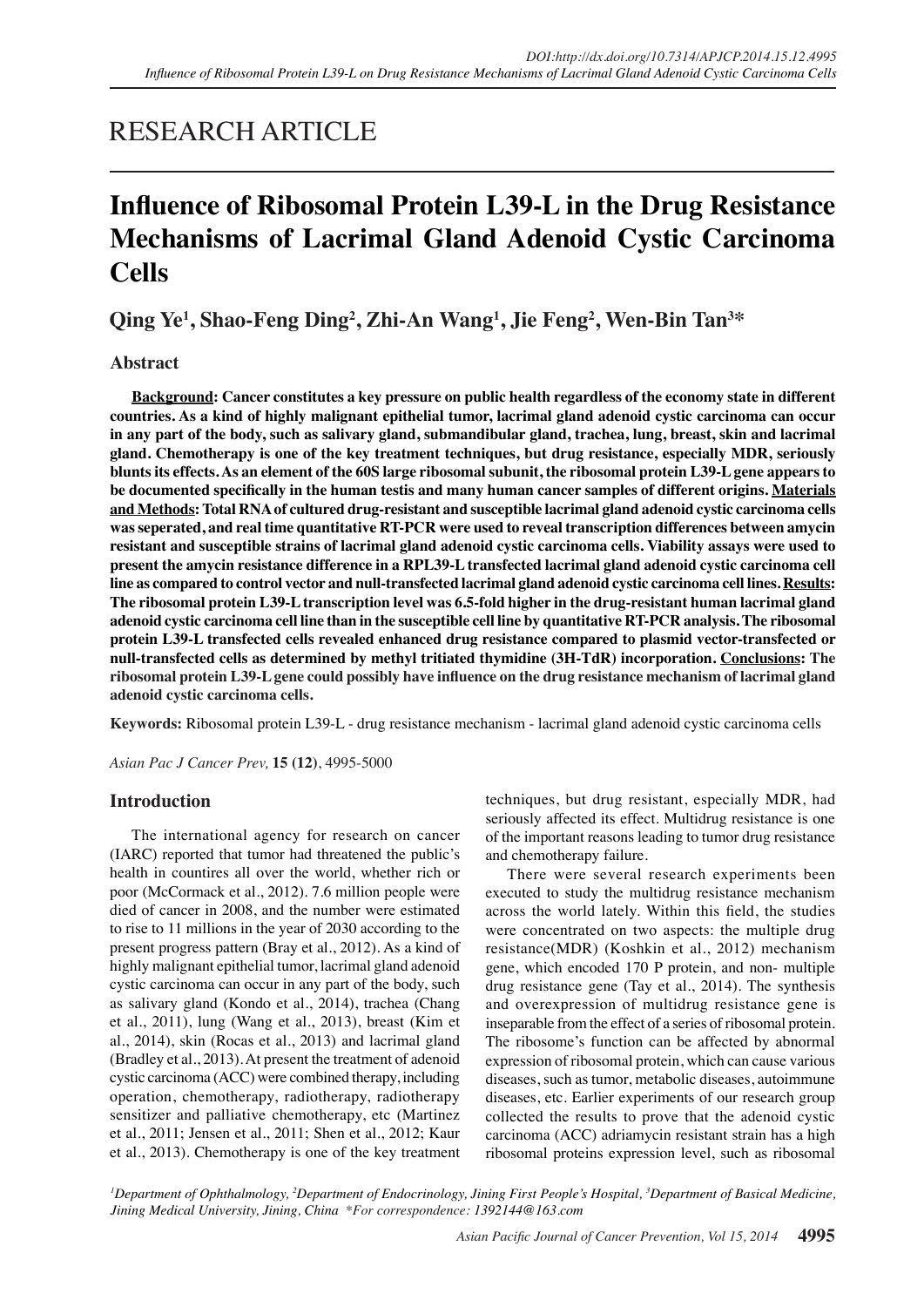#### *Qing Ye et al*

#### protein L39-L.

Ribosomal protein L39(RPL39) is one protein of that 60S large ribosomal subunit. As a homolog of ribosomal protein L39, ribosomal protein L39-L(RPL39-L) is normally expressed in the human testis and derepressed in multiple cancer cells (Nadano et al., 2002; Sugihara et al., 2010). Even so, the relationship between the function of RPL39-L and cancer cell drug resistance has not been confirmed now. In this study, Total RNA of cultured drug-resistant and susceptible lacrimal gland adenoid cystic carcinoma cells was seperated, and real time quantitative RT-PCR revealed the RPL39-L gene is transcribed to a greater extent in the amycin resistant strain than in the susceptible strain of ACC cells. Viability assay demonstrated that the amycin resistance in RPL39-L transfected ACC cell line were higher compared to control vector and null-transfected ACC cell line.

#### **Materials and Methods**

#### *Cell culture experiments*

Human adenoid cystic carcinoma cell was cultured within RPMI-1640 medium (DMEM, Invitrogene, Carlsbad, U.S.A) with 15% fetal bovine Serum (PAA, Pasching, Austria), 100 U/ml streptomycin and 100 U/ ml penicillin (Invitrogen) at 37℃ in a humidified 5% CO2 atmosphere. Cultures of cells were harvested at 80% confluence 24 hours before stimulation, counted and seeded in six well plates at a density of 30,000 cells per ml. The drug-resistant human adenoid cystic carcinoma cell cell line has been selected from a susceptible adenoid cystic carcinoma cell line, and the resistance has been maintained by treatment with amycin at LC50 of each generation. The LC50 of drug-resistant human adenoid cystic carcinoma cell line (abbreviated for ACC1 strain) is 0.186 μg/ml, 80.1-fold greater than that in the susceptible strain (0.0023 μg/ml).

#### *RNA extraction*

Total RNA of cultured drug-resistant adenoid cystic carcinoma cells and susceptible adenoid cystic carcinoma cells was isolated using Trizol reagent (Gibco BRL, Grand Island, NY, USA) according to the manufacturer's protocol.

#### *Real-time quantitative RT-PCR analysis*

Real-time quantitative RT-PCR was done using a LightCycler-RNA amplification Kit SYBR Green I (Roche, Germany). The reaction was repeated using three independently purified RNA samples, and the threshold cycle number was determined using LightCycler software version 3.3. Two pairs of primers were designed for this experiment: RPL39-L (forward: 5'- GACTTTCACCATTAAGCGATTC-3', reverse: 5'-GACGAACCGACCACGAGA -3') and β-action (forward: 5'-TCCATCCTGGCCTCGCTGT-3', reverse: 5'- GGTTCTTCTCCAATGCCTCC -3'). To confirm the accuracy and reproducibility of real-time quantitative RT-PCR, the experiment was determined in three repeats within one LightCycler run. The results for ribosomal protein L39-L was normalized to housekeeping β-actin

gene. Overexpression fold was calculated according to the formula 2  $(Rt-Et)=2 (Rn-En)$ , where Rt is the threshold cycle number for the reference gene in the ACC1 strain, Et is the threshold cycle number for the experimental gene in the ACC1 strain, Rn is the threshold cycle number for the reference gene in the susceptible strain and En is the threshold cycle number for the experimental gene in the susceptible strain. Sample that had expression lever five-fold was considered overexpressed.The date were analyzed t-test.

## *Construction of the expression vector*

The entire coding region of RPL39-L was amplified by PCR using the specific primers designed. The reverse primer was designed to remove the original stop codon and maintained the reading frame through the DNA encoding the C-terminal peptide. The forward primer used was 5'-TCAAGCTTATGTCGGCCCACAAAACGT-3', and the reverse primer was 5'-TGAATTCAGCTTTAGCTTGGTGCGAC-3'. The PCR conditions were: 95℃ for 5 min, then 30 cycles of 95 °C for 50 s, 59 °C for 50 s, 72 °C for 1 min, then 72 °C for 10 min. The PCR product was purified from the gel following electrophoresis using a quick Gel extraction kit (Qiagen). The purified PCR product was ligated with T4 DNA ligase to the pcDNA3.1 (+) vector (Invitrogen, Carlsbad, USA), and the ligation reaction solution was transformed into adenoid cystic carcinoma cells (Invitrogen). Positive clones were identified by restriction analysis of recombinants with HindⅢ and EcoR I, and by PCR with specific primers and vector primers. The accuracy of the expression plasmid RPL39-L/pcDNA3.1 (+) was further verified by sequencing.

#### *Cell culture and stable transfection*

Human adenoid cystic carcinoma cell line was cultured in DMEM with 10% FBS, 100 mg/ml streptomycin and 100 units/ml penicillin (Invitrogen) at 37℃ in a humidified 5%  $CO<sub>2</sub>$  atmosphere prior to transfection. When the cells were at 50-60% confluence, they were transfected using Lipofectamine according to the manufacturer's instructions. Briefly, The day before transfection, trypsinize and count the cells. Plate  $4x10<sup>4</sup>$  cells per well in 0.5 ml of complete growth medium. Cell density should be 50~80% confluent on the day of transfection. For each well of cells to be transfected, dilute 0.5 μg of DNA into 100 μl of Opti-MEM® I Reduced Serum Medium without serum. For each well of cells, dilute 1.5-2.5 μl of Lipofectamine® LTX into the above diluted DNA solution, mix gently and incubate for 25 minutes at room temperature to form DNA-Lipofectamine® LTX complexes.Remove growth medium from cells and replace with 0.5 ml of complete growth medium. Add 100 μl of the DNA-Lipofectamine® LTX complexes directly to each well containing cells and mix gently by rocking the plate back and forth. Complexes do not have to be removed following transfection. Incubate the cells at 37°C in a  $CO_2$  incubator for additional 48 h before being harvested for RT-PCR.

Once it had been confirmed that the cells were expressing the expected protein, stable expression cell lines were created according to the manufacturer's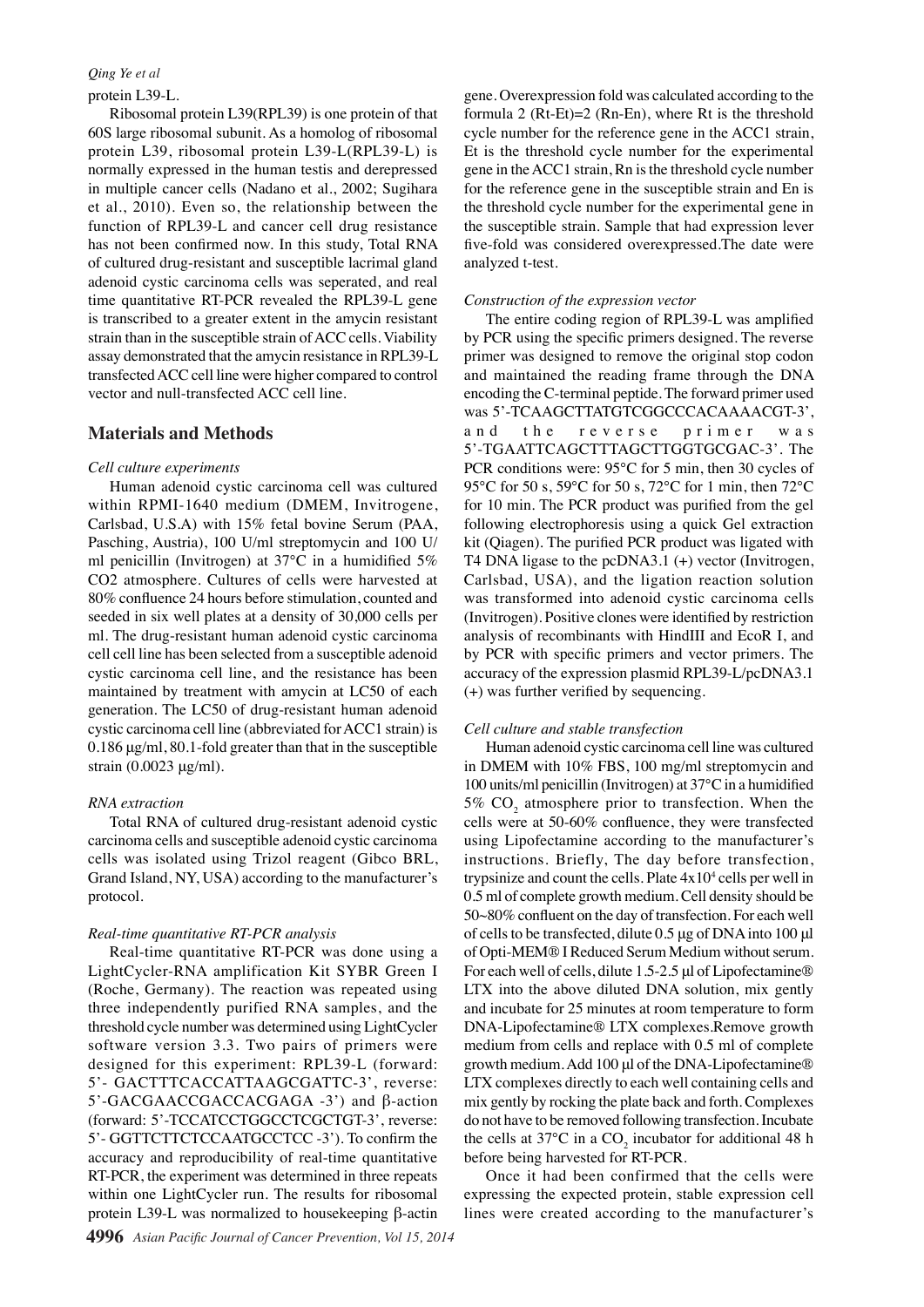instructions. Briefly, a kill curve was performed to test the cell line for sensitivity to 0.004 μg/ml amycin, which can kill cells within one week. Forty-eight hours post-transfection, the transfection solution was removed and fresh medium without amycin was added. The cells were split on a 1:5 ratio and allowed to attach for 20 min before the selective medium was added. The medium was removed and replaced with medium containing 0.003 μg/ml amycin, and the cells were incubated at 37℃. The selecting medium was replaced every 3-4 days until clones were observed. Eight days later, the medium was replaced with medium containing 0.002 μg/ml amycin. The resistant cell lines were isolated using a dilution method until only one colony was found in each well of a 96-well microtiter plate, after which the plate was incubated until the colony filled most area of the well. The cells were harvested and transferred to a 24-well plate with 0.5 ml fresh medium containing 0.002 μg/ml amycin, and the clone was expanded in 12- and 6-well plates, and finally a T-25 flask. The cells were analyzed for expression using RT-PCR and Western blotting.

## *Isolation of total RNA and RT-PCR analysis of the specific RPL39-L transcript*

Total RNA was isolated from transfected cells by using Trizol reagent (Invitrogen) according to the manufacturer's protocol. Five micrograms of isolated total RNA from each sample was used as a template for first-strand cDNA synthesis. The cDNA was synthesized at 70℃ for 5 min, and 0℃ for 5 min, then 37℃ 1.5 h with a random primer using Avian myeloblastosis virus (AMV) reverse transcriptase (TaKaRa). The reverse transcriptase was then inactivated at 99℃ for 5 min. PCR amplification of the RPL39-L gene was performed with the forward gene-specific primer (5'-ATGTCGGCCCACAAAACGTTC-3') and the reverse vector primer (5'- AGAACGCACAGTCGAGGCTA-3') for confirmation of transcriptional expression. The primers used for β-actin PCR amplification was: forward: 5'-CTCCATCCTGGCCTCGCTG-3', reverse: 5'- GTTCTTCTCCAATGCCTCCTT -3'. One microliter of the RT reaction product was used as the template for routine PCR. The following cycling parameters were used: 95 °C for 5 min followed by 25 cycles of 95 °C for 40 s, 58℃ for 45 s and 72℃ for 1 min, followed by a final extension step of 72℃ for 10 min.

#### *Western blot analysis*

Cells transfected with the RPL39-L construct were washed with phosphate buffered saline (PBS) and lysed in extraction buffer containing 50 mM Tris, pH 7.8, 150 mM NaCl and 1% Nonidet P-40 (Sigma, St. Louis, USA). The cell lysate was centrifuged at 10,000g for 10 min, and the supernatant was collected and stored at 80℃ until use. Protein concentration was confirmed by using the Bradford assay. Twenty micrograms of protein per lane was used for SDS-PAGE electrophoresis. Sample treatment buffer (0.125M Tris-HCl, pH 6.8, 10% glycerol, 2% b-mercaptoethanol, 2% SDS and 0.1% bromophenol blue) was added to the sample and heated at 95℃ for 5min. The gels were run for 100 min at 100

V, the proteins were transferred to a PVDF membrane at 350 mA for 100 min. The membrane was washed in PBST (PBS containing 0.05% Tween 20) for 5min and blocked in PBST and 5% non-fat dry milk for 2h, washed in PBST twice for 5min, and then incubated at 4℃ with mouse anti-His antibody (1:200 dilution; BD, USA) overnight. The membrane was washed twice for 5min with PBS-T, incubated for 1.5h with a horseradish peroxidaseconjugated goat anti-mouse secondary antibody (1:2000; BD, USA) at room temperature, and then washed three times as described above. Detection was done with the diaminobenzidine (DAB) chromogenic kit (Boster BioTech Company, Wuhan, China) according to the manufacturer's instructions. The membrane was exposed in visible light for 10 min, then washed with ddH2O to terminate the reaction. Molecular weight was determined by comparison with molecular weight markers (Bio-Rad).

## *3H-TdR incorporation*

Adenoid cystic carcinoma cells were kept in the presence of various concentrations of amycin for 72 h before 3H-TdR incorporation. Eighteen hours before harvesting, 1 lCi of 3H-TdR was added to the medium of each well. To harvest the cells, DMEM medium was discarded, and cells were washed three times with 0.05 M PBS (pH 7.4), and detached from the microtiter wells by trypsinization. Detached adenoid cystic carcinoma cells were harvested onto glass fiber filter paper using a mini-MASH II microharvesting device (Whittaker MA Bioproducts, Walkersville, MD) and 3H-TdR incorporated into adenoid cystic carcinoma cell (cell associated 3H-TdR) was determined using a Wallac 1414 (WALLAC, Finland) liquid scintillation counter according to the manufacturer's instructions. Relative viability  $(\%)$ was calculated as the ratio of 3H-TdR reduction in treated cells to that of control cells (adenoid cystic carcinoma cells transfected with vector and null-transfected adenoid cystic carcinoma cells). Each condition was performed in triplicate, and the date were analyzed t-test. The inhibiting effect (E) of the amycin on the cell viability was described by the equation:  $E = (Emax*C) / (EC<sub>so</sub>+C)$ . The horizontal axis is the concentration of amycin, vertical axis is the inhibition rate; Emax is the concentration at which maximum effect is reached, while  $EC_{50}$  (50% effective dose [ED50]) is the concentration at which 50% of the maximum effect is reached. The 95% confidence intervals were used to determine significant differences among different cells.

## **Results**

#### *Real-time quantitative RT-PCR analysis*

Real-time quantitative RT-PCR was used to analysis the amplification fold of RPL39-L in drug-resistant human adenoid cystic carcinoma cell line and in susceptible adenoid cystic carcinoma cell line. The cycle number of RPL39-L at which the amplification reached the threshold was normalized against β-actin cycle number to determine the relative copy numbers between drug-resistant human adenoid cystic carcinoma cell line and susceptible adenoid cystic carcinoma cell line. The RPL39-L exhibited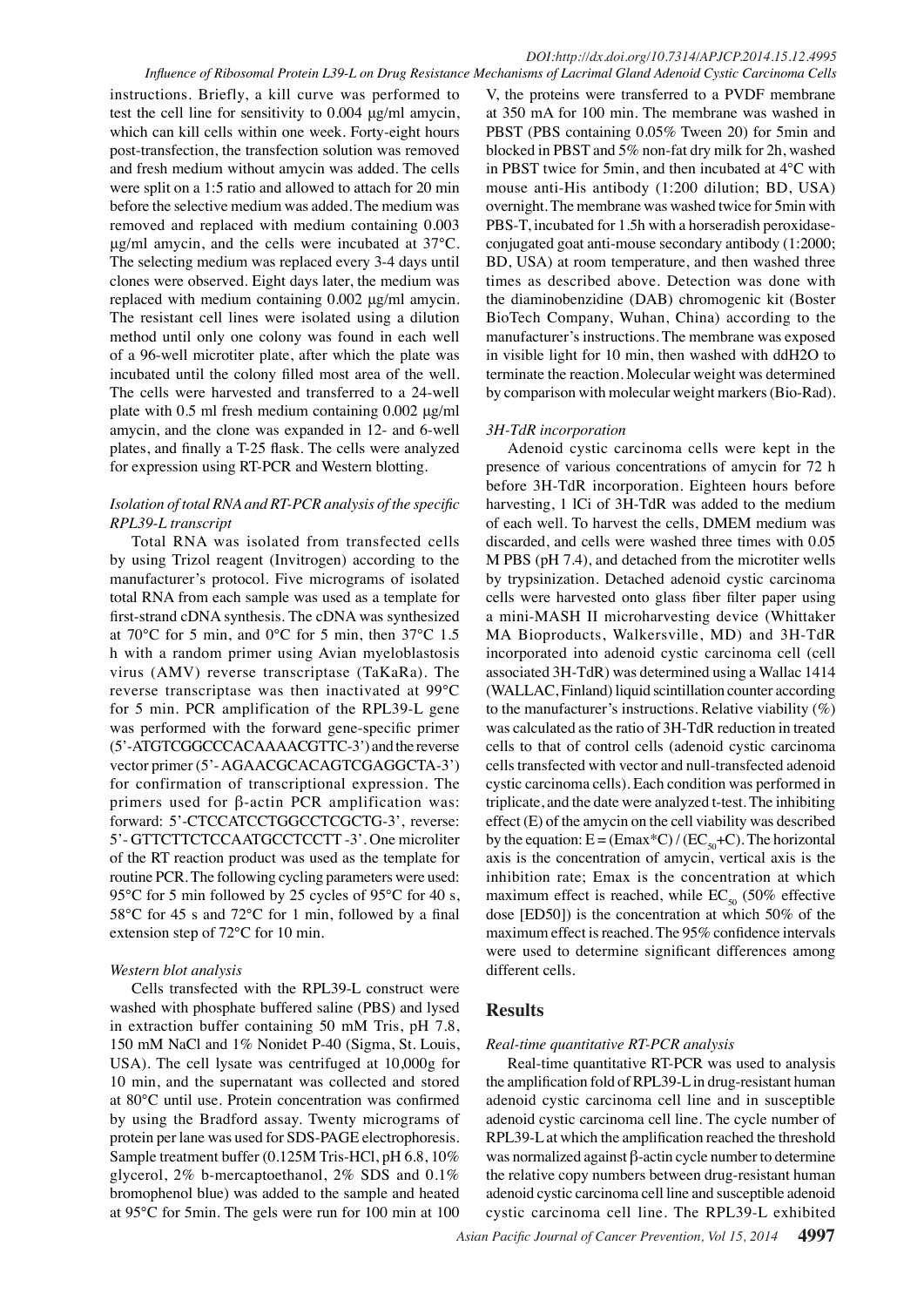

**Figure 1. Quantitative RT-PCR Assay of RPL39-L mRNA in Resistant and Susceptible Strains of ACC cell line.** Quantitative RTPCR was performed by using a Lightcycle-RNA amplification Kit SYBR Green and repeated using three independently purified RNA samples. The enhancement of fluorescence was found to be proportional to the initial concentration of template cDNA. RPL39-L transcript copy numbers were normalized based on expression of the housekeeping β-actin from respective strains. ACC1 represents drug-resistant ACC cell line, and S represents a susceptible strain. The data are presented as means±SD. T-test: n =3, *p*= 0.03



**Figure 2. RPL39-L Expression in Adenoid Cystic Carcinoma(ACC) Cells Figure 2. A)** RT-PCR analysis of RPL39-L mRNA in adenoid cystic carcinoma cells (1: null cell; 2:null vector; 3: RPL39-L transfected cell) .The production of the transcripts was detected in cells transfected with RPL39-L (lane3); No signal was detected either in normal cells (lane 1) or in cells transfected with vector (lane 2). Figure 2. **B)** Western blot analysis of RPL39-L in adenoid cystic carcinoma cells (1: null cell; 2:null vector; 3: RPL39-L transfected cell) .The RPL39-L production was detected in cells transfected with RPL39-L (lane3); No signal was detected either in normal cells (lane 1) or in cells transfected with vector (lane 2)

6.5-folds higher level of transcription in drug-resistant human adenoid cystic carcinoma cell line than in susceptible adenoid cystic carcinoma cell line. The results suggested that RPL39-L expression was up-regulated in drug-resistant human adenoid cystic carcinoma cell line (Figure 1).

#### *Transcription and expression of RPL39-L in adenoid cystic carcinoma cells*

After stable transfection cell line were gained, total RNA was isolated from control cells and RPL39-Ltransfected cells, and RT-PCR was performed using forward RPL39-L-specific primer and the reverse vectorspecific primer. A pair of β-actin primers of adenoid cystic carcinoma cell line was used to ensure the validity of the reaction system. A PCR product of the expected size, about 209 bp, was observed only in cells that were transfected with the RPL39-L gene (Figure 2A), Western



**Figure 3. . Inhibitive Effect of Amycin on Cell Viability.**  The cultured cells were treated with different concentration of amycin and incubated for 72 h. The inhibiting effect (E) of the amycin on the cell viability was described by the equation: E= (Emax\*C) / (EC50 + C) . T-test: n =3, *p*= 0.04.null-cell: nothing transfected in ACC cell line; vector: ACC cell line transfected with vector; RPL39-L: ACC cell line transfected with RPL39-L

blot analysis using anti-RPL39-L antibodies identified a protein in cells transfected with RPL39-L gene(Figure 2B), which confirming that RPL39-L had been transcribed in the transfected cells successfully.

#### *Viability assay*

To investigate the RPL39-L expression in relation to amycin resistance, adenoid cystic carcinoma cell line stably transfected with RPL39-L or control vector and null-transfected adenoid cystic carcinoma cells were used for this assay. The time course and dose-response of cell viability over a wide range of concentrations of amycin was measured based on the 3H-TdR incorporation assay. Adenoid cystic carcinoma cell line that is transfected with either RPL39-L or control vector gene or null-transfected adenoid cystic carcinoma cells were treated with various concentrations of amycin (0.001, 0.003, 0.007, 0.015, 0.031, 0.062, 0.125, 0.25μg/ml) for 72 h and cell survival was analyzed according to 3H-TdR incorporation in order to observe the cell viability. Expression of the RPL39-L gene improved the viability of amycin-treated adenoid cystic carcinoma cells, the maximal protective effect was observed at  $0.125 \mu g/ml$  amycin (Figure 7). The EC<sub>50</sub> and 95% confidence intervals of null-transfected cells are 0.0019 (0.0014-0.0022), the  $EC_{50}$  and 95% confidence intervals of vector-transfected cells are 0.0021 (0.0017- 0.0024), and the  $EC_{50}$  and 95% confidence intervals of RPL39-L transfected cells are 0.197 (0.182-0.205). Obvious cell viability augmentation was observed in the RPL39-L transfected adenoid cystic carcinoma cells compared to null-transfected or vector-transfected cells (Figure 3).

#### **Discussion**

The research of drug sensitivity of malignant tumor has been a major topic in tumor treatment,quick and accurate tumor chemosensitivity test has great significance to guide the selection of clinical chemotherapy drugs and the improvement of curative effect (Takebayashi et al., 2013; Cree et al., 2013; Canadas et al., 2014). But most research mainly concentrated in the laboratory research (Tadbir et al., 2012; Ashkavandi et al., 2013; Jaafari et al., 2013),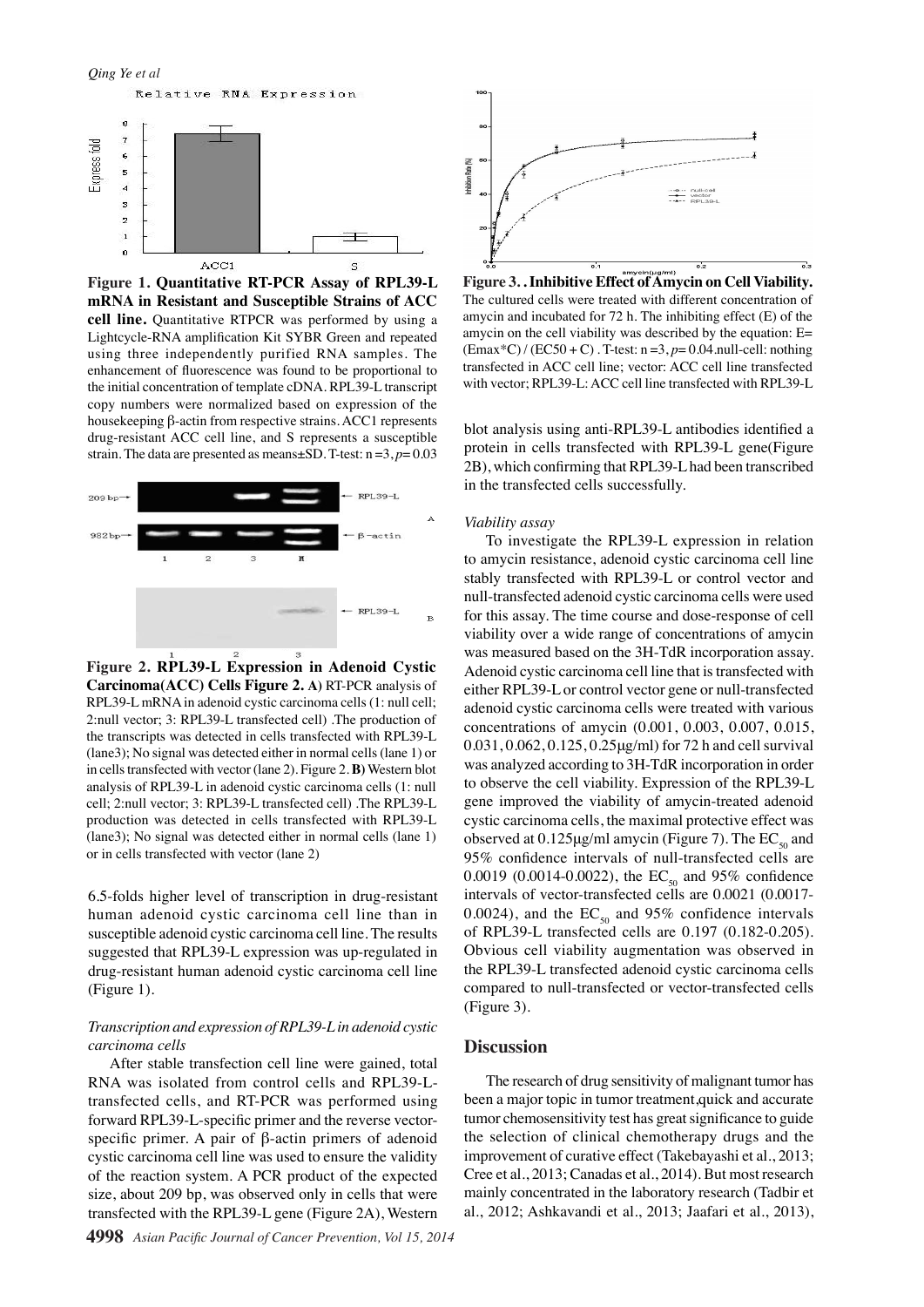rarely used for guiding clinical therapy at present(Iqbal et al., 2014). Current views of clinical study for effect of ACC chemotherapy is not consistent, the choice of chemotherapy plan is difference. This may be related to the biological characteristics, histological type, degree of differentiation, cell dynamics of the tumor and patient's individual difference of the chemotherapeutic sensitivity and tolerance. In clinical practice, different patients often been used the same kind of chemotherapy in the treatment of the same type of cancer, even for patients with different tumor,this is obviously not scientific. Selection of chemotherapy drugs according to different patients and drug sensitivity test, then formulate individualized chemotherapy plan (Saijo et al., 2012; Fishman et al., 2013), was the trend of chemotherapy.

Study on the gene expression changes of cancer cell resistance to chemotherapy drugs mainly focused on MDR genes and non MDR genes of multidrug resistance mechanism. In this study, we found that the ribosomal protein L39-L transcription level was 6.5 times higher in drug-resistant human adenoid cystic carcinoma cell line than in susceptible adenoid cystic carcinoma cell line. Expression of RPL39-L in susceptible adenoid cystic carcinoma cell line also increases resistance against amycin. Although we do not have enough information to pinpoint the exact role of RPL39-L in amycin resistance, our results suggest that RPL39-L is a good candidate for future studies of amycin resistance.

As a ribosomal protein, RPL39-L can influence the synthesis of a subset of proteins (Petrov et al., 2004; Zhao et al., 2013). The altered translational profile may enhance the overall fitness of the cells and increase the tolerance of the cells and the organisms against harmful chemicals such as amycin (Lippert et al., 2014; Maeda et al., 2014; Hong et al., 2014). It has been reported that RPL39-L expression is important for mitochondrial biogenesis (Nadano et al., 2002; Tan et al., 2007). Since mitochondria are the organelles responsible for the oxidation reaction, their increase can accelerate the rate to detoxify amycin. This may be a possible way that RPL39-L mediates amycin resistance. RPL39-L may also help to increase the expression of other proteins to help to degrade amycin. Proteomic study to characterize those target proteins is needed to elucidate the mechanism of RPL39-L-dependent amycin resistance.

Since RPL39-L is likely an upstream factor of amycin resistance, its increase may cause a more significant increase in downstream factors, which can be more beneficial than other resistance-associated markers. The upstream role also makes it likely that RPL39-L can confer resistance against a broad range of antibiotics. In addition, the highly conserved nature of RPL39-L also suggests that the antibiotic resistance associated RPL39-L is present in a variety of species. The study of RPL39-L functions has a broad application.

In summary, we have studied the primary function of RPL39-L gene. Based on the characteristics of the gene, it is a member of the ribosomal protein family. The convergence of data in the present study suggests that RPL39-L may confer some amycin resistance in human adenoid cystic carcinoma cell line. Research carried out

to date has provided a basis for further studies on the gene function associated with antibiotic resistance, which will improve our understanding of the molecular basis of ribosomal protein L39-L mediated resistance in human cancer cell line.

## **Acknowledgements**

This work was partially supported by grants from The National Natural Science Foundation of China (Grant No. 81271876 to Tan Wenbin), and Natural Science Foundation of Shandong Province, China Grant No. ZR2011HL004 to Tan Wenbin).

## **References**

- Ashkavandi ZJ, Najvani AD, Tadbir AA (2013). MCM3 as a novel diagnostic marker in benign and malignant salivary gland tumors. *Asian Pac J Cancer Prev*, **14**, 3479-82.
- Bradley EA, Bradley DJ (2013). Adenoid cystic carcinoma of the lacrimal gland: rare ... lethal ... cured? *Ophthalmology*, **120**, 1311-2.
- Bray F, Jemal A, Grey N, et al (2012). Global cancer transitions according to the human development index (2008-2030): a population-based study. *Lancet Oncol*, **13**, 790-801.
- Canadas I, Rojo F, Taus A, et al (2014). Targeting epithelialto-mesenchymal transition with met inhibitors reverts chemoresistance in small cell lung cancer. *Clin Cancer Res*, **20**, 938-50.
- Chang Cy, Cheng Sl, Chang Sc (2011). Adenoid cystic carcinoma of trachea treated with tumor curettage and adjuvant intensity modulated radiation therapy. *Southern Med J*, **104**, 68-70.
- Cree IA (2013). Designing personalised cancer treatments. *J Control Release*, **172**, 405-9.
- Fishman MN (2013). Targeted therapy of kidney cancer: keeping the art around the algorithms. *Cancer Control*, **20**, 222-32.
- Hong L, Han Y, Zhang H, et al (2014). Drug resistance-related mirnas in hepatocellular cancer. *Expert Rev Gastroent*, **8**, 283-8.
- Iqbal H, Bhatti Ab, Hussain R, Jamshed A (2014). Ten year experience with surgery and radiation in the management of malignant major salivary gland tumors. *Asian Pac J Cancer Prev*, **15**, 195-9.
- Jaafari Z, Ashraf Mj, Moshaverinia M (2013). Salivary gland tumors: a clinicopathologic study of 366 cases in southern Iran. *Asian Pac J Cancer Prev*, **14**, 27-30.
- Jensen Ad, Nikoghosyan A, Hinke A, et al (2011). Combined treatment of adenoid cystic carcinoma with cetuximab and IMRT plus C12 heavy ion boost: ACCEPT [ACC, Erbitux(R) and particle therapy]. *BMC Cancer*, **11**, 70.
- Kaur P, Khurana A, Chauhan Ak, et al (2013). Adenoid cystic carcinoma of cervix: treatment strategy. *J Clin Diag Res*, **7**, 2596-7.
- Kim M, Lee Dw, Im J, et al (2014). Adenoid cystic carcinoma of the breast: a case series of six patients and literature review. *Cancer Res Treat*, **46**, 93-7.
- Kondo S, Mukudai Y, Soga D, et al (2014). Differential expression of vascular endothelial growth factor in high- and low-metastasis cell lines of salivary gland adenoid cystic carcinoma. *Anticancer Res*, **34**, 671-7.
- Koshkin V, Krylov Sn (2012). Correlation between multi-drug resistance-associated membrane transport in clonal cancer cells and the cell cycle phase. *PloS One*, **7**, 41368.
- Lippert Th, Ruoff Hj, Volm M (2014). Could a revision of the current guidelines for cancer drug use improve the quality of cancer treatment? *Ther Clin Risk Manag*, **10**, 69-72.